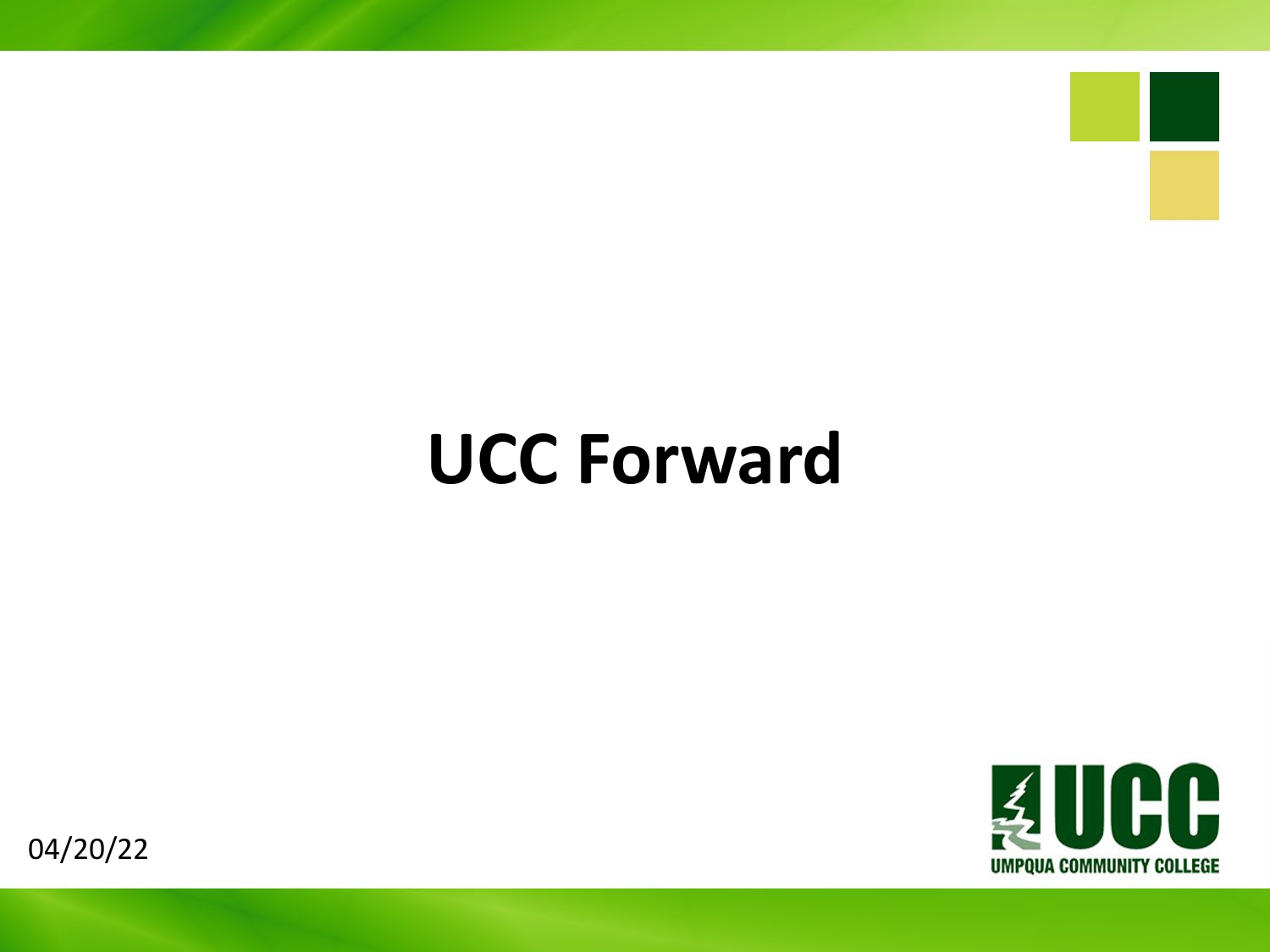

#### **Problems to solve**

- Student roadblocks
- Lack of clarity in college-to-student communications
- Inefficient internal workflows
- Confusion regarding credit and non-credit classes
- Talent management & accountability
- Access to clean & reliable data



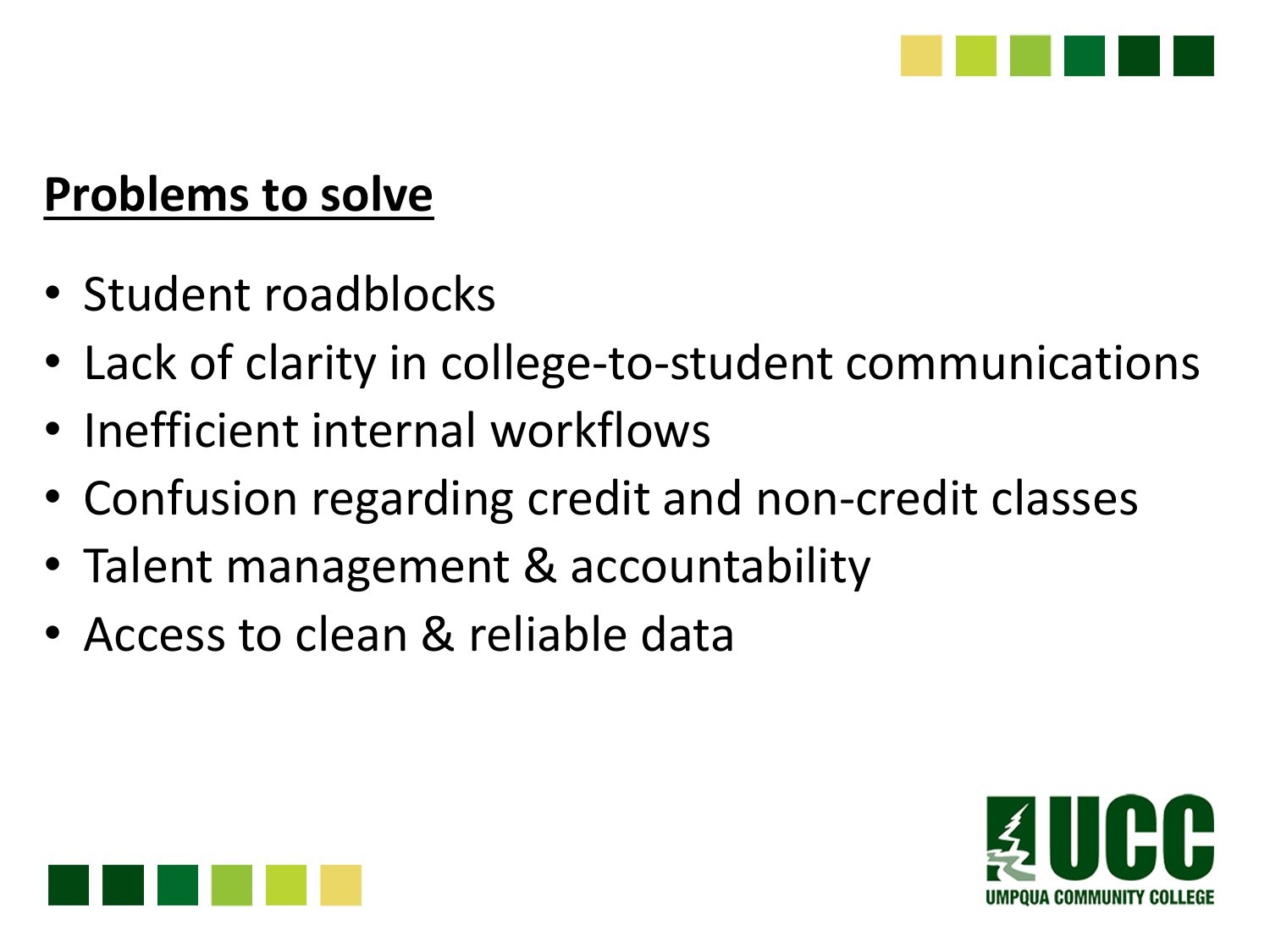

## **Digital Transformation Process:**

- Listening sessions
- Steering Committee
- Data Gathering
- Ranking solutions
- Refinement of possible solutions



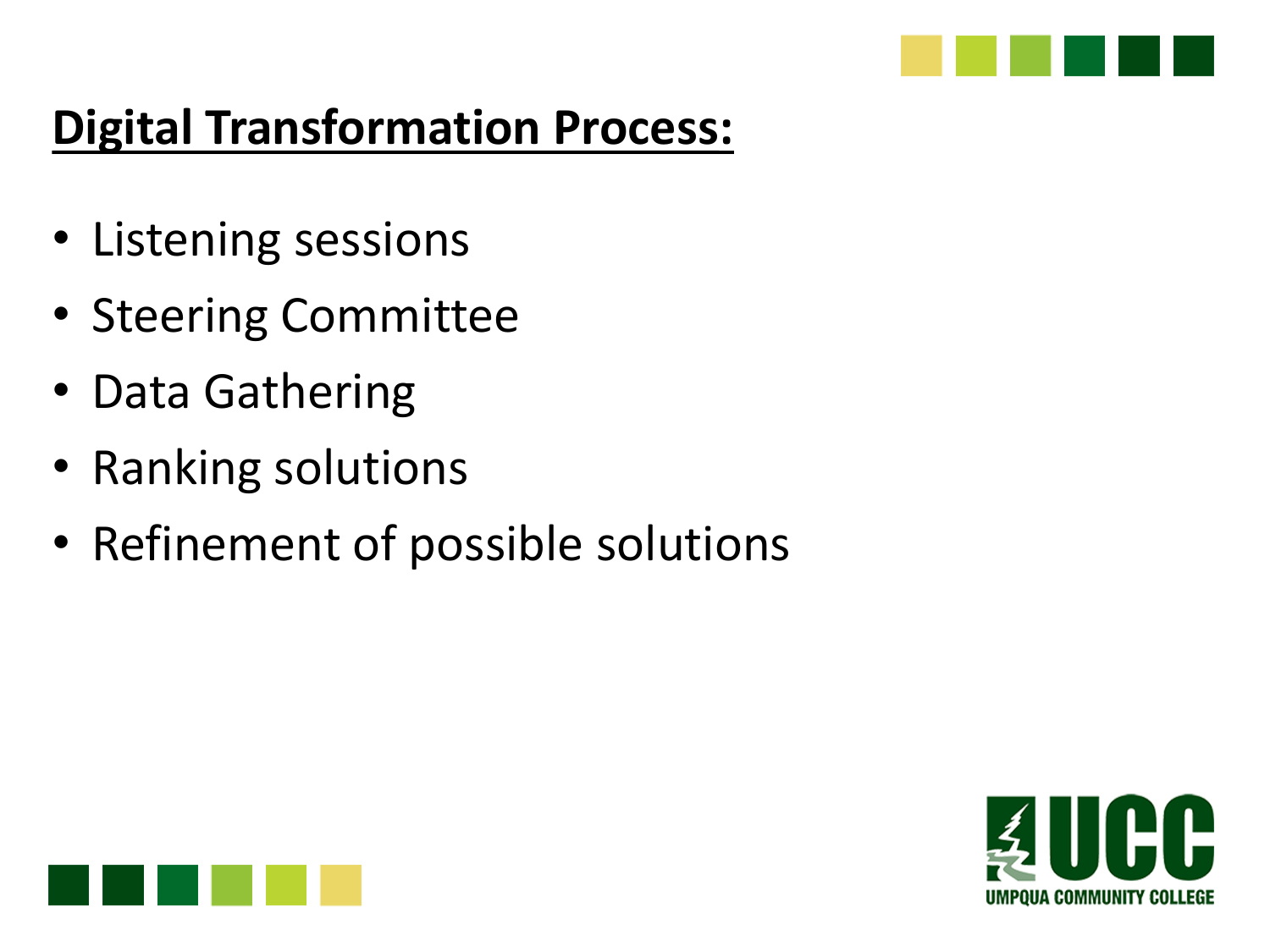

**Training:** Ellucian Consultants committed 838 hours of consulting services

**New Products:** Modern, efficient & built with open integration by design

- •Digital Library 50 Licenses
- •Constituent Relationship Management Recruit
- •Constituent Relationship Management Advise
- •Experience & Learning platform
- •Ethos Integration tools
- •Degree works Transfer Equivalency
- •Microsoft BI

**Implementation:** 901 hours of implementation support



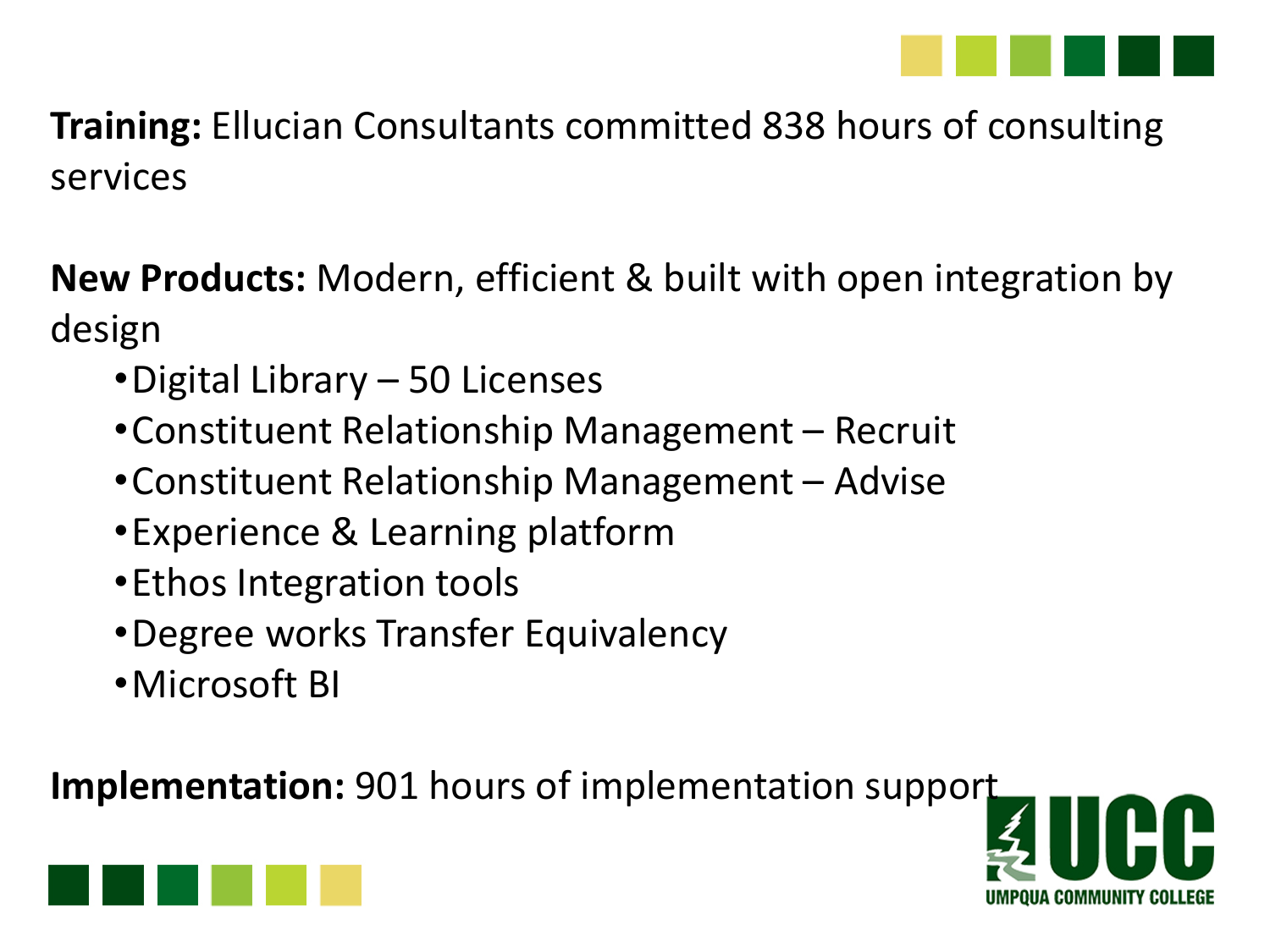

#### **Investment**

| <b>Fiscal Year</b> | 2021/2022 | 2022/2023 | 2023/2024                               | 2024/2025 | 2025/2026                     |
|--------------------|-----------|-----------|-----------------------------------------|-----------|-------------------------------|
| Implementation     | \$0       | \$54,468  | \$162,077                               | \$0       | 50                            |
| Maintenance        | \$0       |           | \$121,713 \$121,713 \$121,713 \$121,713 |           |                               |
| Staffing           | \$0       | \$60,000  | \$125,000                               | \$25,000  | 50                            |
| Contractor         | \$0       | \$260,000 | \$80,000                                | \$0       | $\boldsymbol{\mathsf{50}}$    |
| <b>Totals</b>      | \$0       | \$496,181 |                                         |           | \$488,790 \$146,713 \$121,713 |